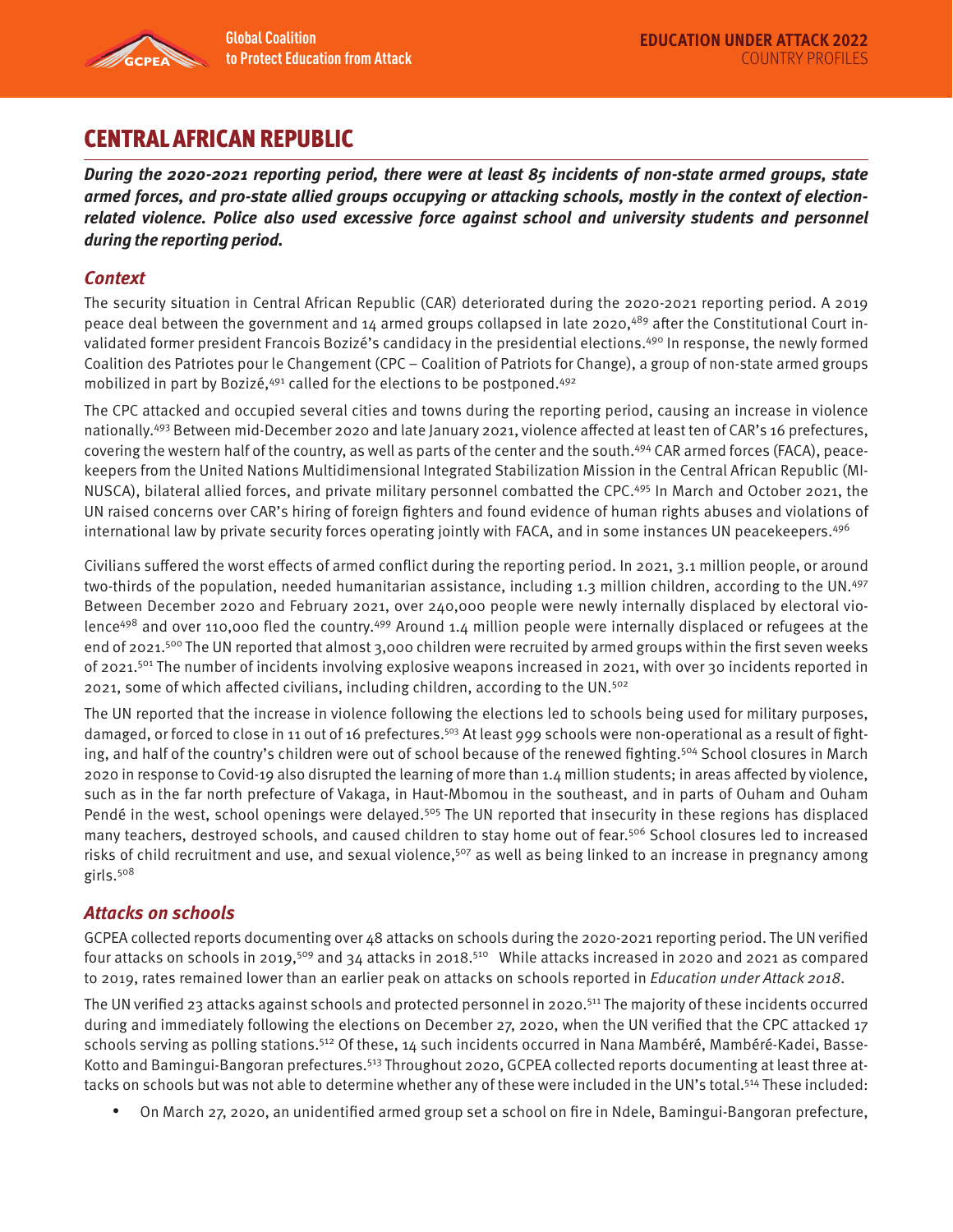according to a local media source.515

• On September 9, 2020, a non-state armed group reportedly raided classrooms in a school in Niem, Nana-Mambéré prefecture, forcing students to leave, and driving out teachers and the school director, according to a local media source.516

In 2021, the UN documented 25 incidents of attacks on schools; of these, 18 were verified and occurred between January and June<sup>517</sup> while the remaining seven were reported between September and November.<sup>518</sup> In addition, the UN verified 75 incidents of attacks on schools and military use of schools between December 2020 and July 2021.519 While many of these incidents likely took place in 2021, GCPEA could not disaggregate the total by year, nor could GCPEA determine how many were attacks and how many were military use of schools. In addition, GCPEA identified two media reports of attacks on schools in 2021, which may be included in the UN count:

- Radio Ndeke Luka reported that on an unspecified date in early January 2021, a non-state armed group reportedly destroyed a primary school in Yassinda district of Bangui. According to locals, the group also burned and looted teaching materials.520
- Media sources reported that around April 14, 2021, alleged pro-government private security forces reportedly destroyed school furniture and looted private shops in Batangafo, Ouham prefecture, after taking over the city from a non-state armed group. Residents reported to a local media source they also destroyed school furniture or used it as firewood.<sup>521</sup>

#### **Attacks on students, teachers, and other education personnel**

During the 2020-2021 reporting period, GCPEA collected two reported attacks on students, teachers, and other education personnel. Both attacks were connected to education-related protests by students or teachers. In contrast, GCPEA identified seven such attacks in 2019 and four in 2018, most of which were perpetrated by armed groups.<sup>522</sup> This decrease may be due to under-reporting or a decline in such incidents during Covid-19 related school closures.

In 2020, GCPEA identified one reported attack on students. On March 2, 2020, thousands of secondary school students allegedly marched in the Fifth Arrondissement area of Bangui, demanding that authorities end school shift systems and calling for the regularization of non-permanent contractual teachers who were on strike. Demonstrators reportedly clashed with military and security forces, leaving several students injured.523

In addition, GCPEA collected one reported attack on teachers in 2020. On March 4, 2020, non-permanent contracted teachers went on strike in Bangui to demand employment. Several teachers protested in front of the Office of the Prime Minister in the Fifth Arrondissement area of Bangui, where police forces intervened and arrested at least 11 protesters.<sup>524</sup> At the time of writing GCPEA had not identified any attacks on school students, teachers, or other education personnel in 2021.

#### **Military use of schools and universities**

In 2020 and 2021, GCPEA collected at least 45 reports of military use of schools, an increase as compared to previous years. GCPEA identified six cases of military use in 2019 and 13 reports in 2018.<sup>525</sup> Some UN reporting for 2020 and 2021, described in the above section on attacks on schools, did not distinguish between attacks and military occupation, meaning that the total number of schools used may have been higher. Military use was likely under-reported during the reporting period due to challenges in data collection.<sup>526</sup>

The UN reported the military use of ten schools in 2020.<sup>527</sup> Over the year, GCPEA collected three media reports of military use of schools by armed groups. GCPEA could not determine whether any of the reports were included in the UN's tally. These included:

- On September 27, 2020, an armed group allegedly established a camp in a school in Nanga Boguila subprefecture, Ouham prefecture, according to a local media source. $528$
- On October 24, 2020, in Nanga Boguila subprefecture, Ouham prefecture, an armed group reportedly occupied a school, after MINUSCA instructed the group to vacate another school in the vicinity.529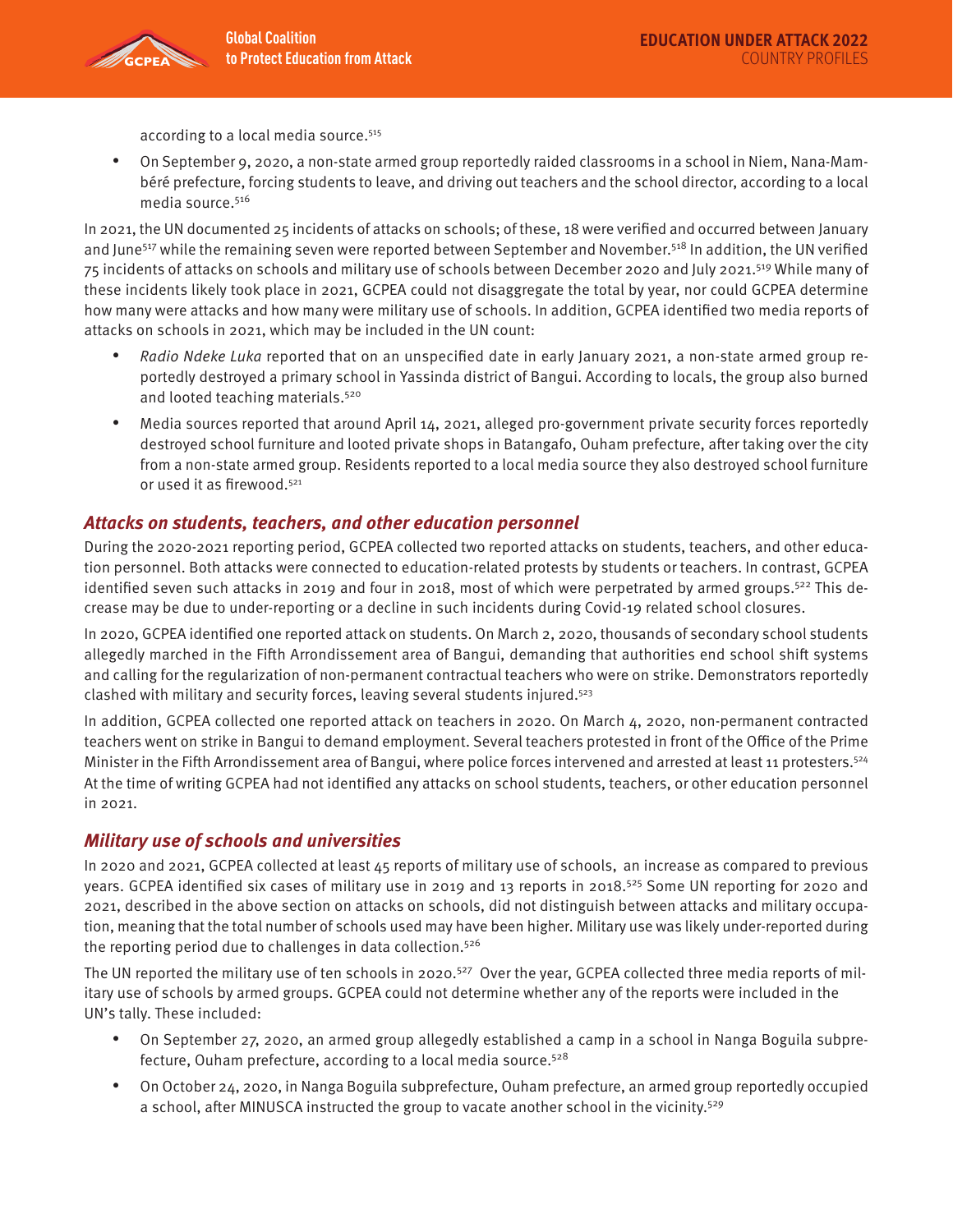In 2021, the UN reported that several dozen schools had been occupied during the year.<sup>530</sup> Military occupation of schools was reported in the context of state forces and allied forces retaking towns and villages from non-state armed groups. In some cases, schools were used for several weeks or months. For example, in February 2021, the UN reported that, following election-related violence, 26 schools remained occupied by armed groups,<sup>531</sup> and that 13 schools were still being used in June 2021.<sup>532</sup> In addition, GCPEA identified five reports of military use of schools in 2021:

- According to media reports, on March 17, 2021, FACA, with support from other security personnel, allegedly retook the town of Nanga Boguila, Ouham prefecture, which had been occupied by a non-state armed group and proceeded to occupy several classrooms and the director's office of the local school.533
- According to media reports, two schools in Boda, Lobaye prefecture, were occupied by private security personnel in March and April 2021, affecting the education of around 2,000 children.534
- On March 11, 2021, the UN verified the occupation of a school by private security personnel in Ouaka prefecture.<sup>535</sup>
- On April 14, 2021, after FACA and private security personnel retook Batangafo, Ouham prefecture, from a nonstate armed group, private security personnel allegedly occupied the main school of the subprefecture, according to local media.536

### **Attacks on higher education**

Between 2020 and 2021, GCPEA collected one report of an attack on higher education. No reported attacks on higher education were collected in the period covered by Education under Attack 2020. According to media reports, on April 3, 2020, students from the University of Bangui were protesting in Bangui to demand payment of their bursaries. Police arrested at least three students.537

<sup>&</sup>lt;sup>489</sup> Human Rights Watch, World Report 2021: Events of 2020, (New York: Human Rights Watch, 2021), Central African Republic Chapter.

<sup>490 &</sup>quot;Central African Republic Humanitarian Situation Report - November - December 2020," UNICEF, December 31, 2020.

<sup>491 &</sup>quot;Central African Republic: facing assaults from the CPC coalition, the Security Council is considering a request to develop the mission mandate (République centrafricaine: face aux assauts de la coalition CPC, le Conseil de sécurité examine une demande d'aménagement du mandat de la Mission," UN Security Council Press release, January 21, 2021.

<sup>492 &</sup>quot;Central African Republic Humanitarian Situation Report - November - December 2020," UNICEF, December 31, 2020.

<sup>493</sup> Human Rights Watch, World Report 2021: Events of 2020, Central African Republic Chapter. Adrienne Surprenant, "In Central African Republic, disputed polls sparked a rebel offensive", The New Humanitarian, January 18, 2021.

<sup>494</sup> ACAPS, "Central African Republic: Conflict-led displacement resulting from electoral violence," ACAPS Briefing Note, February 19, 2021, p. 1.

<sup>495</sup> Pauline Bax, "Russia's Influence in the Central African Republic," International Crisis Group, December 3, 2021. UNICEF, "Central African Republic Humanitarian Situation Report - November - December 2020," December 31, 2020.

<sup>496</sup> United Nations, "Central African Republic: Rights experts concerned over 'Russian advisers' and close contacts with UN peacekeepers," UN News, March 31, 2021. United Nations, "Continued Attacks by Illegal Armed Groups in Central African Republic Thwarting Progress towards Implementing Peace Agreement, Special Representative Tells Security Council," UN Press Release, October 18, 2021.

<sup>497 &</sup>quot;Central African Republic: Situation Report, 4 January 2022," OCHA, December 14, 2021, p. 1. "Central African Republic Humanitarian Situation Report - Reporting Period: 01 January to 31 December 2021," UNICEF, February 7, 2022, p.1.

<sup>498</sup> ACAPS, "Central African Republic: Conflict-led displacement resulting from electoral violence," p. 1.

<sup>499 &</sup>quot;Central African Republic Regional Emergency Appeal (February 2021)," UNHCR, February 25, 2021, p. 1.

<sup>500 &</sup>quot;Central African Republic: Situation Report - Last updated: 16 Nov 2021," OCHA, November 16, 2021, p. 3.

<sup>501</sup> Norwegian Refugee Council (NRC), "On-the-record update about the humanitarian crisis in Central African Republic," NRC, February 17, 2021.

<sup>502 &</sup>quot;Central African Republic: Situation Report - Last updated: 16 Nov 2021," OCHA, November 16, 2021, p. 7.; "Central African Republic Humanitarian Situation Report - Reporting Period: 01 January to 31 December 2021," UNICEF, February 7, 2022, p.1.

<sup>503</sup> UN, "Central African Republic: new wave of violence puts education on hold for one in two children across the country," Joint statement by UN Humanitarian Coordinator Denise Brown and UNICEF Representative Fran Equiza, February 23, 2021. "UNICEF Central African Republic Humanitarian Situation Report No. 1 - January-February 2021," UNICEF, April 14, 2021, p.3.

<sup>504</sup> UN, "Central African Republic: new wave of violence puts education on hold for one in two children across the country," Joint statement by UN Humanitarian Coordinator Denise Brown and UNICEF Representative Fran Equiza, February 23, 2021. "UNICEF Central African Republic Humanitar-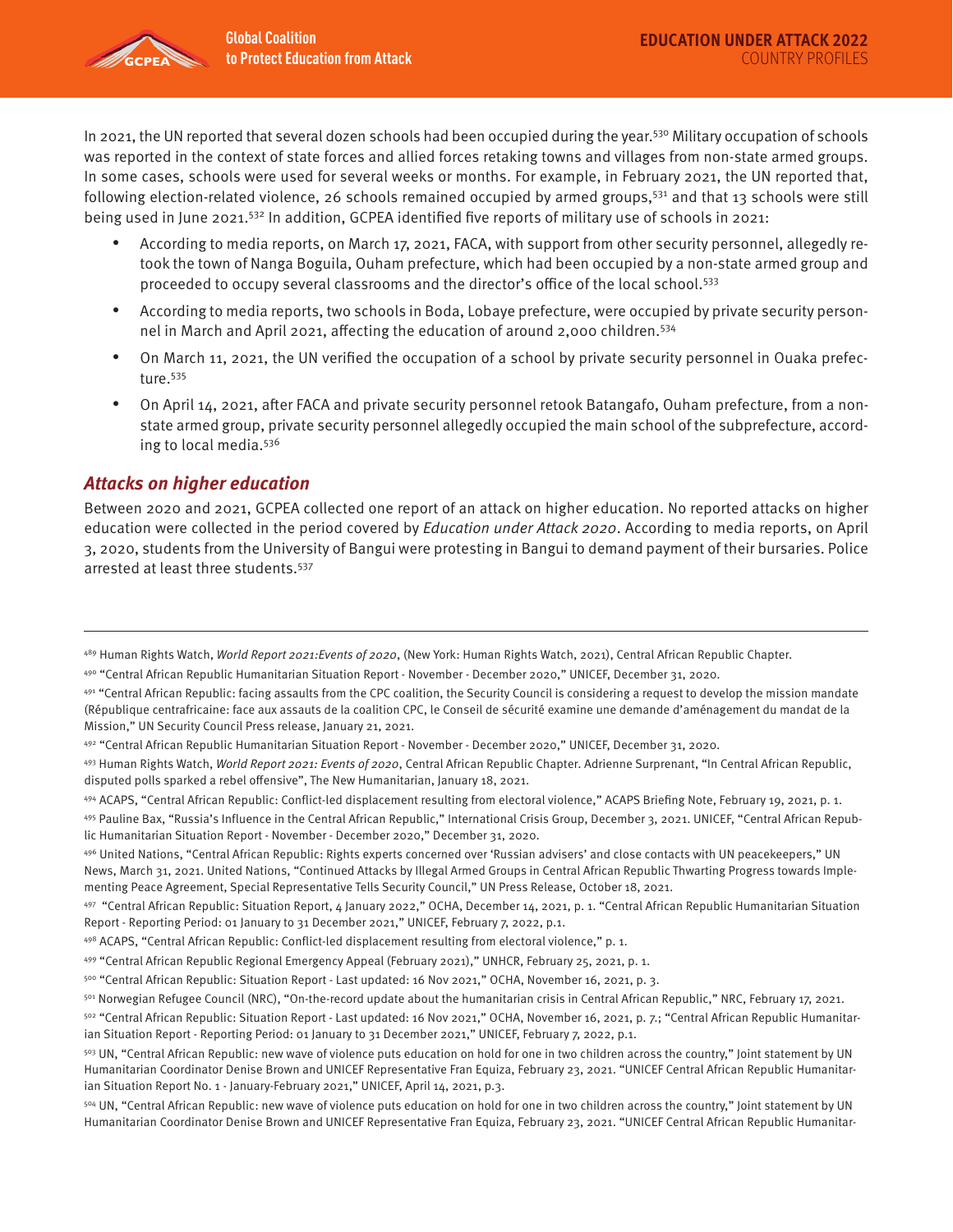

ian Situation Report No. 1 - January-February 2021," UNICEF, April 14, 2021, p.3.

505 "Central African Republic: Situation Report - Last updated: 7 Jan 2021," OCHA, February 22, 2021.

506 "Central African Republic: Situation Report - Last updated: 7 Jan 2021," OCHA, February 22, 2021.

507 United Nations Security Council, "Central African Republic: Report of the Secretary-General," S/2020/994, October 12, 2020, para 73. "Central African Republic: Situation Report - Last updated: 5 Jan 2021," OCHA, February 22, 2021.

508 Internews, UNICEF, USAID, "Weekly bulletin on the verification of rumours and information. No. 08 of 03 Sept. 2020 (Bulletin hebdomadaire de vérification des rumeurs et informations. N°08 du 03 Sept. 2020)," September 3, 2020.

509 United Nations Security Council, "Central African Republic: Report of the Secretary-General," A/74/845-S/2020/525, June 9, 2020, para 36.

510 GCPEA, Education under Attack 2020, CAR chapter.

511 United Nations Security Council, "Children and armed conflict in the Central African Republic - Report of the Secretary-General (S/2021/882)," October 15, 2021, para. 33.

512 United Nations Security Council, "Central African Republic: Report of the Secretary-General," S/2021/146, February 16, 2021, para 66.

513 United Nations Multidimensional Integrated Stabilization Mission in the Central African Republic (MINUSCA), " Quarterly report - October-November-December 2020 (Rapport trimestriel - Octobre-Novembre-Décembre 2020)," paras. 66-67.

<sup>514</sup> Corbeau News, as cited in ACLED, Event ID CEN47344. Moïse Banafio, "CAR: Ndélé, fighting intensifies 5 kilometers away (RCA : Ndélé, les combats s'intensifient à 5 kilomètres.)," Corbeau News Centrafrique, March 29, 2020. Corbeau News Centrafrique, "CAR: 3R closes schools and prohibits exams in Niem (RCA : le 3R ferme les portes des écoles et interdit les examens à Niem)," Corbeau News Centrafrique, September 18, 2020.

515 Corbeau News, as cited in ACLED, Event ID CEN47344. Moïse Banafio, "CAR: Ndélé, fighting intensifies 5 kilometers away (RCA : Ndélé, les combats s'intensifient à 5 kilomètres.)," Corbeau News Centrafrique, March 29, 2020.

516 "CAR: 3R closes schools and prohibits exams in Niem (RCA : le 3R ferme les portes des écoles et interdit les examens à Niem)," Corbeau News Centrafrique, September 18, 2020.

517 United Nations Security Council, "Children and armed conflict in the Central African Republic: Report of the Secretary-General (S/2021/882)," October 15, 2021, para. 33.

518 MINUSCA, "Monthly Report: Analysis of the human rights situation September 2021 (Rapport Mensuel : Analyse de la situation des droits de l'homme Septembre 2021)," September 30, 2021, para. 33; MINUSCA, "Monthly Report: Analysis of the human rights situation October 2021 (Rapport Mensuel : Analyse de la situation des droits de l'homme octobre 2021)," October 31, 2021, para. 23; MINUSCA, "Monthly Report: Analysis of the human rights situation November 2021 (Rapport Mensuel : Analyse de la situation des droits de l'homme Novembre 2021)," November 30, 2021, para. 25.

519 OHCHR, MINUSCA, "Public Report on violations of human rights and international humanitarian law in the Central African Republic during the election period (Rapport Public Sur Les Violations Des Droits De l'homme Et Du Droit International Humanitaire En Republique Centrafricaine Durant La Periode Electorale)," August 4, 2021, paras. 113, 115.

520 Radio NdekeLuka, "CAR-Bangui: the only school in Yassinda in the 4th arondissment is threatened with closure after visit by CPC rebels (Centrafrique-Bangui: l'unique école de Yassinda dans le 4e arr. menacée de fermeture après le passage des rebelles de la CPC)," A Bangui, March 20, 2021.

521 Corbeau News Centrafrique, "CAR: Batangafo, population denounces occupation of school by Russian mercenaries (RCA : Batangafo, les populations dénoncent l'occupation de l'école par les mercenaires russes)," Corbeau News Centrafrique, April 13, 2021. Corbeau News, as cited in ACLED, Event ID CEN48088.

522 GCPEA, Education under Attack 2020, CAR Chapter.

523 Corbeau News, as cited in ACLED, Event ID CEN47323. "CAR: violent protest at colleges in Bangui in suuport of temporary teachers (RCA : violente manifestation dans les lycées à Bangui en appui aux professeur vacataires.)," Corbeau News, March 2, 2020.

<sup>524</sup> Corbeau News, as cited in ACLED, Event ID CEN47331. "CAR: widespread disruptions in schools, Touadera traveling (RCA : pagailles générales dans les écoles, Touadera en voyage.)," Corbeau News, March 4, 2020.

525 GCPEA, Education under Attack 2020, CAR Chapter.

526 Information received from a UN respondent on November 6, 2021.

527 MINUSCA, " Human Rights Division Monthly Report - January 2021 (Division des Droits de l'Homme Rapport mensuel - Janvier 2021)," para 36. UN Security Council and General Assembly, "Children and armed conflict: Report of the Secretary-General," A/75/873–S/2021/437, May 6, 2021, para. 29.

528 Corbeau News, as cited in ACLED, Event ID CEN47609. G Bobérang, "CAR: Panic in Nanga Boguila, 3R militiamen have occupied the town for several days, population in panic (RCA : panique à Nanga Boguila, les 3R occupent la ville depuis plusieurs jours, les populations paniquées)," Corbeaunews Centrafrique, October 7, 2020.

529 "CAR: Nanga Boguila, rebels erect barricades and occupy a local school (RCA : Nanga Boguila, les rebelles installent des barrières et occupent une école dans la localité)," Corbeau News Centrafrique, October 28, 2020.

530 "Central African Republic Humanitarian Situation Report - Reporting Period: 01 January to 31 December 2021," UNICEF, February 7, 2022, p.2.

531 UN, "Central African Republic: new wave of violence puts education on hold for one in two children accross the country," Joint statement by UN Humanitarian Coordinator Denise Brown and UNICEF Representative Fran Equiza, February 23, 2021. "UNICEF Central African Republic Humanitarian Situation Report No. 1 - January-February 2021," UNICEF, April 14, 2021, p.3.

532 UN Security Council, "Children and armed conflict in the Central African RepublicReport of the Secretary-General," S/2021/882, October 15,